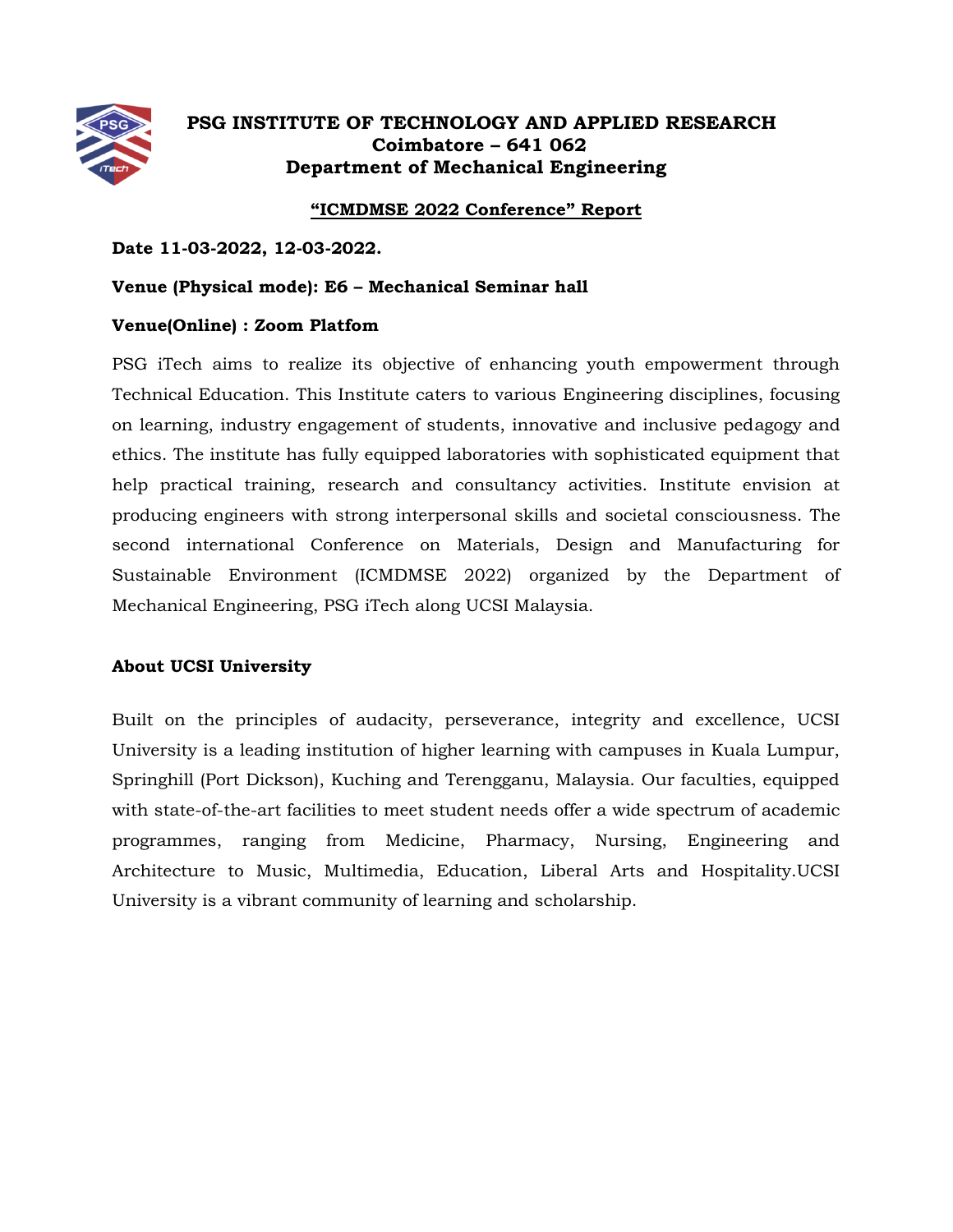## **Schedule of Events**

**Day 1 (11.03.2022)**

| $9:00$ am-10:00 am                      | Inauguration                                                                                                                                     |
|-----------------------------------------|--------------------------------------------------------------------------------------------------------------------------------------------------|
| $10:00$ am- $10:30$ am                  | High Tea                                                                                                                                         |
| $10:30$ am- $11:30$ am                  | Keynote Lecture 1<br>Dr C Balaji,<br>Professor, Department of Mechanical Engineering, IIT<br>Madras                                              |
| 11:45 pm-12:45 pm                       | Keynote Lecture 2<br>Dr. Lim Wei Hong,<br>Deputy Dean, Faculty of Engineering, Technology<br>and Built Environment,<br>UCSI University, Malaysia |
| $12:45$ pm $-2:00$ pm                   | Lunch Break                                                                                                                                      |
| $2:00 \text{ pm}-3:00 \text{ pm}$       | Keynote Lecture 3<br>Dr A Senthilkumar<br>Associate Professor,<br>Manufacturing, NUS, Singapore                                                  |
| $3:15$ pm-4:45 pm                       | Track 1- Materials for Sustainability                                                                                                            |
| <b>Technical Sessions</b><br>(Parallel) | Track 2 - Design of Materials for Sustainability                                                                                                 |

## **Day 2 (12.03.2022)**

| $9:00$ am-10:00 am                                                                            | Keynote Lecture 4<br>Dr. L Ashokkumar,<br>Professor, Department of Electrical and Electronics<br>Engineering, PSG CT, CBE |
|-----------------------------------------------------------------------------------------------|---------------------------------------------------------------------------------------------------------------------------|
| 10:15 am-11:15 am                                                                             | Keynote Lecture 5<br>Dr P Manojkumar,<br>Associate Professor, Department of Mechanical<br>Engineering, PSGiTech           |
| 11:30 am - 01:00 pm<br><b>Technical Sessions</b><br>(Parallel)                                | Track 1- Materials for Sustainability                                                                                     |
|                                                                                               | Track 2 - Design of Materials for Sustainability                                                                          |
|                                                                                               | Track 3- Manufacturing and Industrial Engineering                                                                         |
|                                                                                               | Track 4 - Thermal and Fluid Sciences for<br>Sustainability                                                                |
| $01:00 \text{ pm} - 2:00 \text{ pm}$                                                          | Lunch Break                                                                                                               |
| $2:00 \text{ pm}-3:30 \text{ pm}$<br><b>Technical Sessions</b><br>$(D^{\text{a}}(1\text{a}))$ | Track 3- Manufacturing and Industrial Engineering                                                                         |
|                                                                                               | Track 4 - Thermal and Fluid Sciences for<br>Sustainability                                                                |
| $4:00 \text{ pm}-4:30 \text{ pm}$                                                             | Valedictory function                                                                                                      |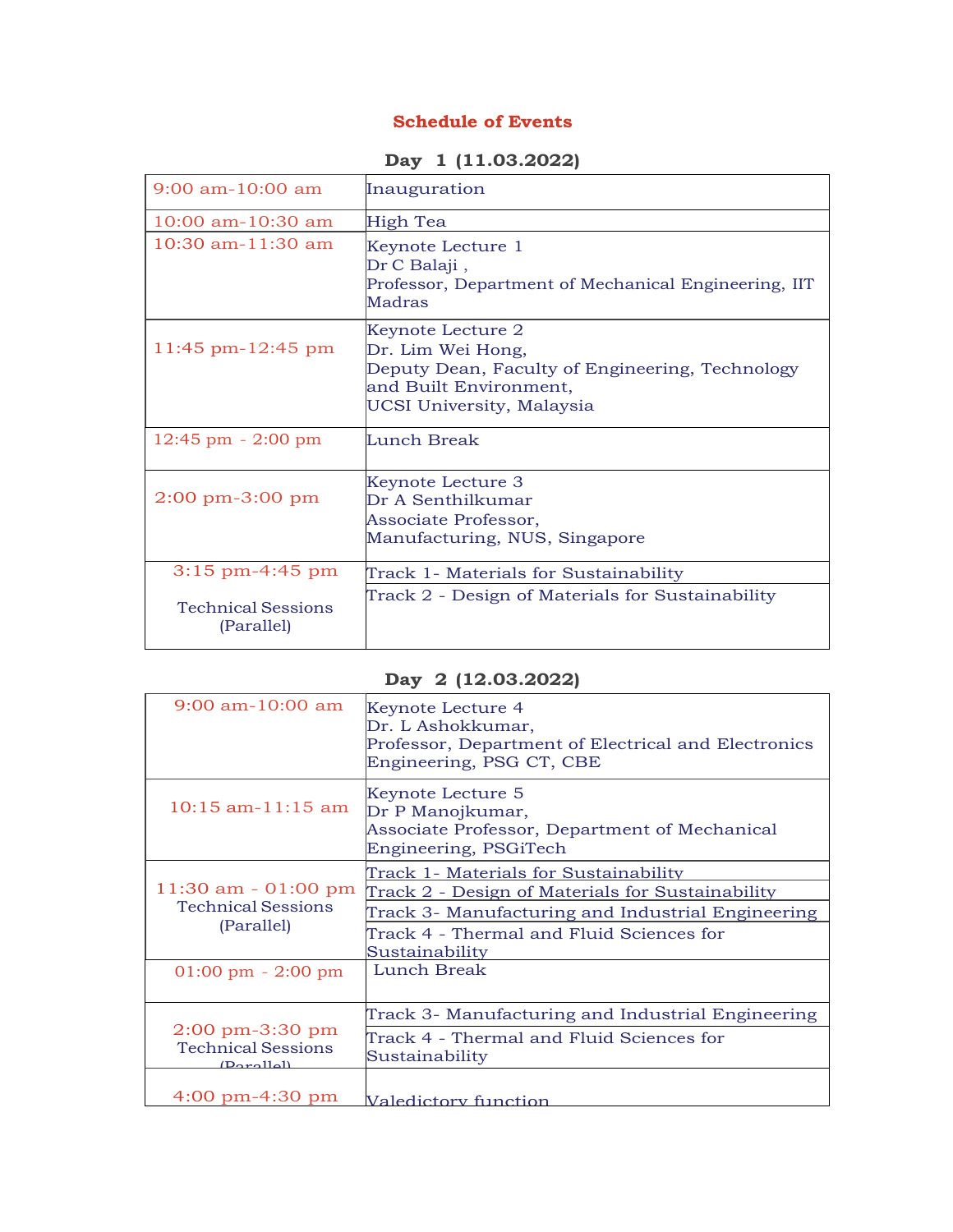### **Day 1 – 11.3.22**

The inauguration was held at Mechanical Seminar hall, PSG iTech. Dr.G.Chandramohan, Principal, PSG iTech welcomed the gathering and Dr.P.V Mohanram, Secretary, rendered the felicitation address. Dr.R.Ramesh, Professor of Mechanical Engineering narrated about the theme: Digital Solutions for Sustainable Earth. He also furnished the schedule of activities and importance of the conference with relevance to the contemporary issues.

Dr.Krishnakanth Pulicherla, Scientist D, Technology Development & Transfer Division (TDT), Department of Science and Technology, Govt. of India was the chief guest for the function. He highlighted on the importance of taking up R&D jobs in collaboration with Industries instead of service oriented jobs. He also emphasized the importance of Industry supported higher studies and the student participation in the same. Finally, Dr.D.Elangovan, Professor of Mechanical Engineering proposed the vote of thanks.

# **Total number of paper received: 90 Total number of papers accepted for Conference: 65**



**Fig 1 Release of ICMDMSE 2022 Conference Souvenir by Dr.Krishnakanth Pulicherla, Scientist D, Technology Development & Transfer Division (TDT), Department of Science and Technology, Govt. of India along with Dr P V Mohanram, secretary, PSG Itech, Dr G Chandramohan, Principal, PSG ITech and Mechanical department faculty members.**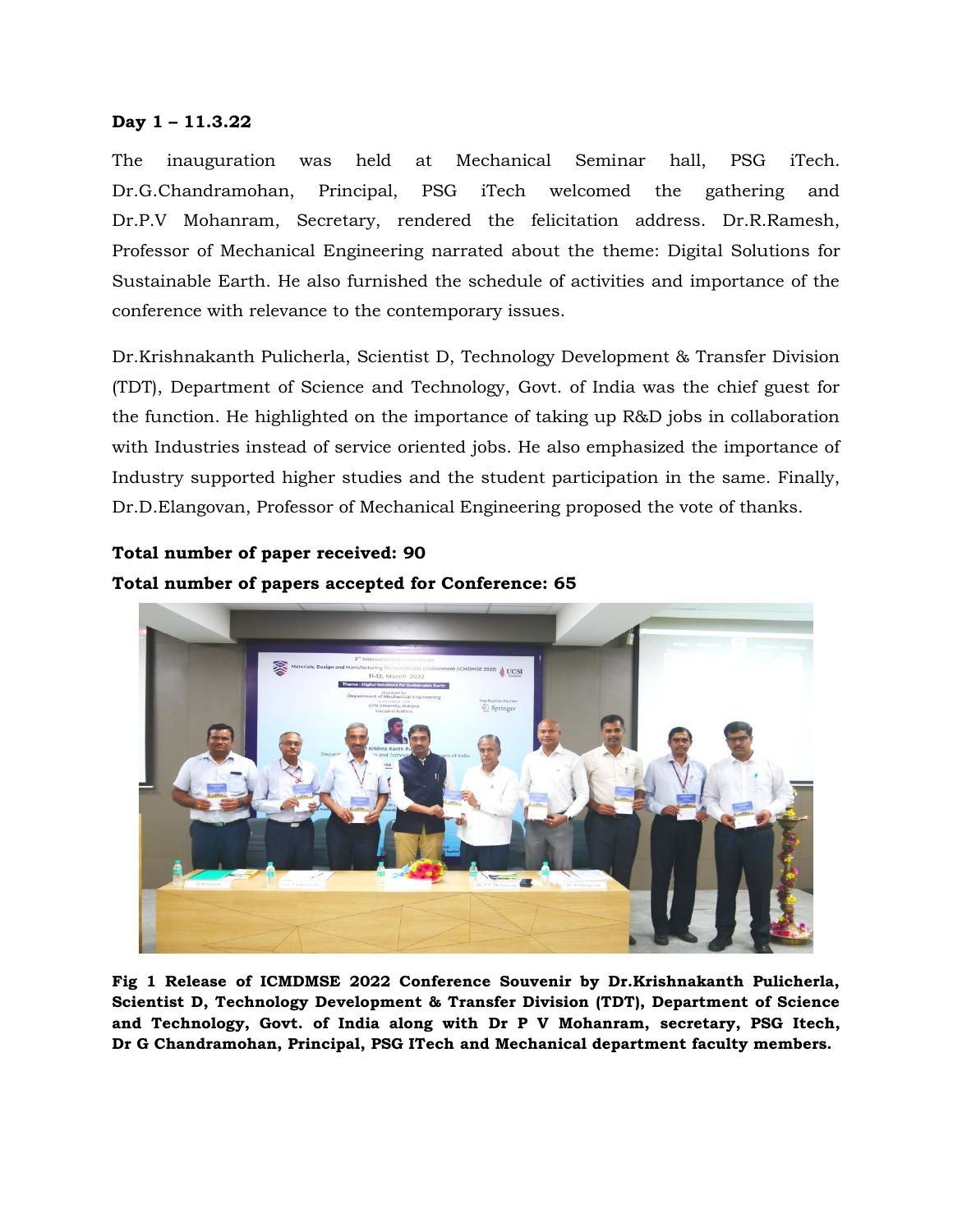Keynote Lecture – Foundations of Data Science and Machine Learning for Mechanical Engineers Dr C Balaji, Professor, Department of Mechanical Engineering, IIT Madras Time - 10.30 am to 11.30 am

Dictionaries define "data" as plural form of "datum" the latter being "something given or admitted especially as a basis for reasoning on inference". For practical purposes, data can be considered as both plural and singular. What is science? According to the Oxford dictionary "Science is a systematic study of the structure and behavior of the physical and natural world." In view of the above definition, data science can be defined (Shah(2020)) as follows "Data science is a field of study and practice that involves the collection, storage and processing of data in order to derive important insights into a problem or a phenomenon". According to Shah (2020), three Vs are the reasons Velocity: The speed at which data is accumulated. Volume: The size and scope of the data Variety: The massive array of data and types (structured and unstructured). Each of these Vs has dramatically increased in recent years. For example, even a desktop has more than 1 TB storage these days. If each person in the world has 5 TB of data associated with him/her and with a population of 8 billion, the total data volume is expected to be 40 Zettabytes (1  $\text{ZB} = 109 \text{ TB} = 1012 \text{ GB}$ ).

#### **Applications of data science**

1. Finance o financial data scientists capture and analyze new sources of data, build predictive models and run real time simulations of market events. For example, through the mobile number and PAN number of an individual, spending patterns, prompt repayment of previous loans and other data can be easily obtained to check credit worthiness (CIBIL score)

2. Health Care Consider the scans of X-rays, CT and MRI available to a hospital or to Govt. Clinical correlations of these to disease outcomes can be used very effectively in telemedicine. The smart watches give so much data to every individual about their exercise and sleeping habits, calories burned, resting heart rate and so on.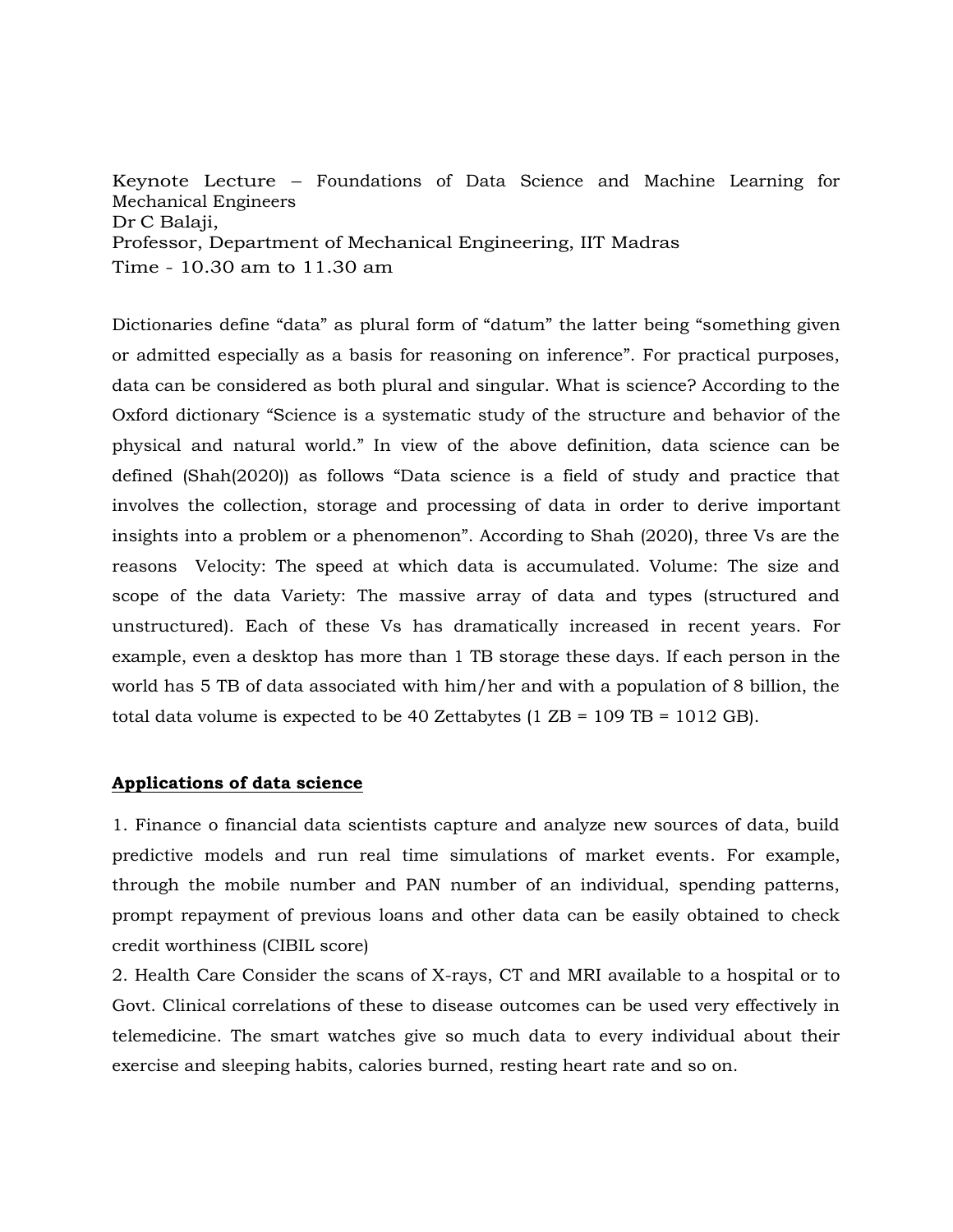#### **Relationship between data science and other fields**

These two are closely related. Some even argue that data science is nothing but statistics in a new avatar. Be that as it may, there is a key difference. Statistics was primarily developed to help people deal with data in a pre-computer era or precomputer data problem. Often statistics helped in fields like quality control, sample testing, market surveys (of the pre internet era) and so on. Data science on the other hand is the latest field rather a 21st century field, dealing with data problem of this century. Hence data science concerns dealing with large volume of data or big data, harvesting, clean up, solving and post processing them. Hence, computer literacy holds the key to be a successful data scientist.

Keynote Lecture – Additive Manufacturing Dr. Lim Wei Hong, Deputy Dean, Faculty of Engineering, Technology and Built Environment, UCSI University, Malaysia Time - 11.45 am to 12.45 pm

It is yet, another technological advancement made possible by the transition from analog to digital processes. In recent decades, communications, imaging, architecture and engineering have all underwent their own digital revolutions. Now, AM can bring digital flexibility and efficiency to manufacturing operations. Additive manufacturing uses data computer-aided-design (CAD) software or 3D object scanners to direct hardware to deposit material, layer upon layer, in precise geometric shapes. As its name implies, additive manufacturing adds material to create an object. By contrast, when you create an object by traditional means, it is often necessary to remove material through milling, machining, carving, shaping or other means. Although the terms "3D printing" and "rapid prototyping" are casually used to discuss additive manufacturing, each process is actually a subset of additive manufacturing. While additive manufacturing seems new to many, it has actually been around for several decades. In the right applications, additive manufacturing delivers a perfect trifecta of improved performance, complex geometries and simplified fabrication. As a result, opportunities abound for those who actively embrace additive manufacturing.